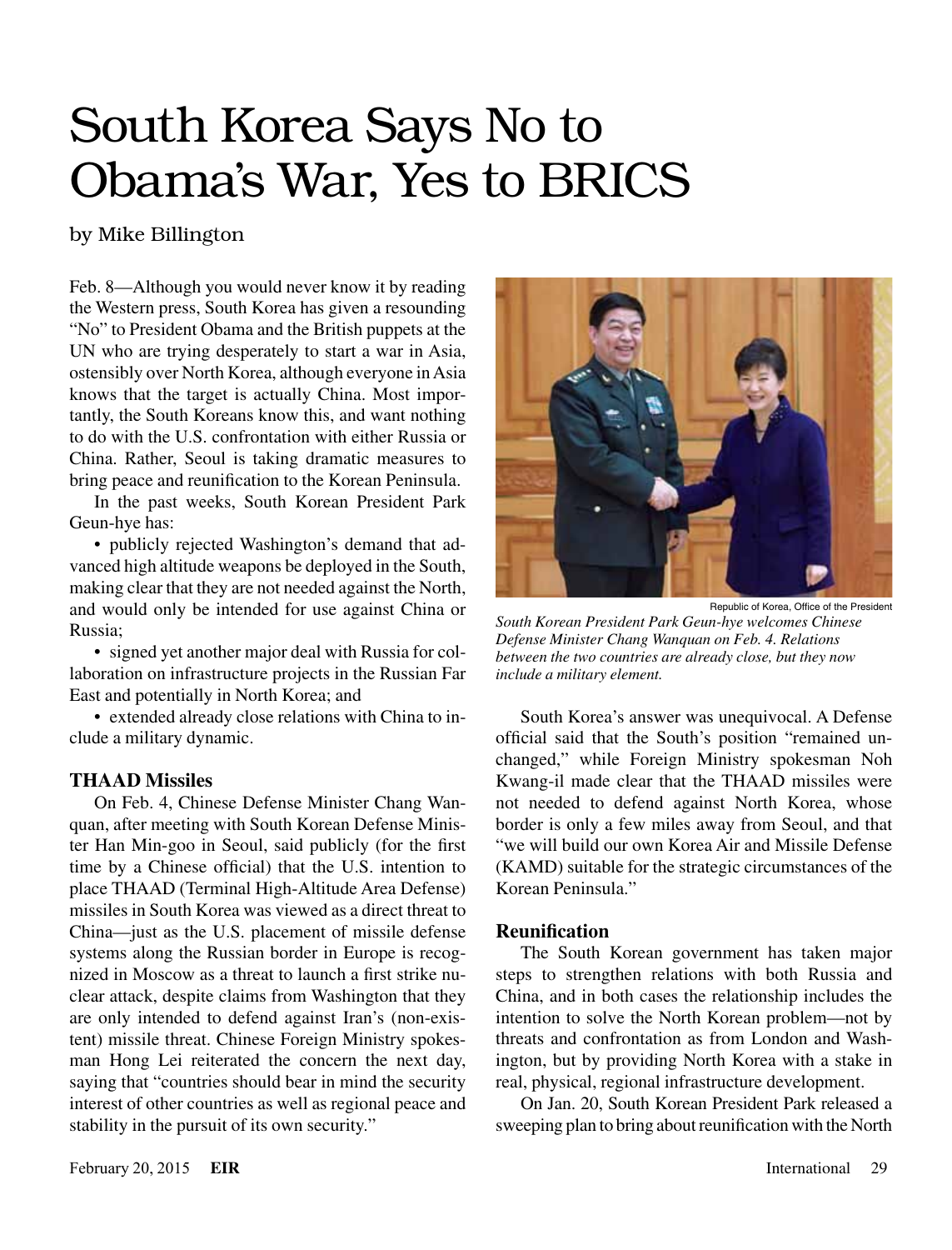in the near term, including opening up the rail connections between North and South within the current year, including connections to Russia and China. This would effectively complete the "Pusan to Rotterdam" Eurasian Land-Bridge," a plan proposed by Lyndon and Helga LaRouche in the 1990s as the basis for peace in Eurasia. The new reunification proposal was developed jointly by the Ministries of Unification, Foreign Affairs, and Defense. The target date for the rail connections to be completed is Aug. 15, South Korean Liberation Day, the 70th anniversary of the end of World War II, which marked liberation from Japanese colonialism, but also the division of Korea.

President Park called on the government to "create an environment" in which the North can respond to the South's proposals, and that starting government-to-government talks with the North was her government's first priority.

It is of great importance that these offers to the North, like the development proposals being discussed among Seoul, Moscow, and Pyongyang (see below), come without any preconditions, like those demanded by Obama (such as shutting down the North's nu-

clear weapons and missiles programs) before he will agree to talks with the North. The North even made an offer to Washington that if the U.S. would call off the annual military exercises with South Korea beginning at the end of this month, which they see as preparing for an attack on the North, then Pyongyang would suspend its nuclear weapons tests. The Obama Administration dismissed the offer out of hand.

It must be remembered that North Korea has taken careful note of the fact that both Iraq and Libya shut down their nuclear weapons programs as concessions towards peace with the West, only to be bombed back to the Stone Age by the Bush and Obama administrations. North Korea will absolutely not follow the same path,



Wikimedia Commons

*A test of the American THAAD anti-missile system at White Sands, N.M. The U.S. wanted to install these in South Korea, but Seoul has decided to build its own system instead. This corkscrew maneuver was required because the missile's range is too large for the test site; the corkscrew trajectory prevents it from building up too much kinetic energy, and the missile falls to earth within the test area. Seoul has pointed out that such a powerful missile is not needed to defend against neighboring North Korea.*

unless actual peaceful relations are established or set into motion, with both South Korea and the United States.

#### **Russia and China**

That is precisely what Seoul is setting in motion in relations with the North, in connection with Russia and China, two leading nations in the new BRICS initiative to forge ahead with great development projects internationally.

In addition to the visit of China's Defense Minister in February, Vice Premier Wang Yang visited Seoul on Jan. 23, delivering a message from President Xi Jinping calling for a deeper Strategic Partnership, and working together on relations with North Korea, to form a "virtuous circle" involving North Korea's denuclearization and steps towards unification. South Korea designated 2015 as the "Year of Visiting China."

Russia has been even more vigorous in establishing "peace through development" policies to bring Russia, North Korea, and South Korea together in development projects. Last year, the three huge South Korean companies Hyundai Marine (shipping), Posco (steel), and Korail (rail) inaugurated a trilat-

eral project with Russia and North Korea, by which Russian coal is shipped by rail to the North Korean port of Rason (over a rail line reconstructed by the Russians and through a port built by the Russians); then shipped to the South by Hyundai ships; and then by rail over Korail to a Posco steel mill. The three companies are in negotiations to purchase half of Russia's share of their consortium with North Korea, giving each nation about a one-third share, for further rail, port, and raw materials projects.

On Feb. 5, the news agency Yonhap reported from Moscow that a memorandum of understanding was signed in Moscow between RusHydro, Russia's largest hydropower producer, and the government-owned K-Water of South Korea, to work jointly on projects in